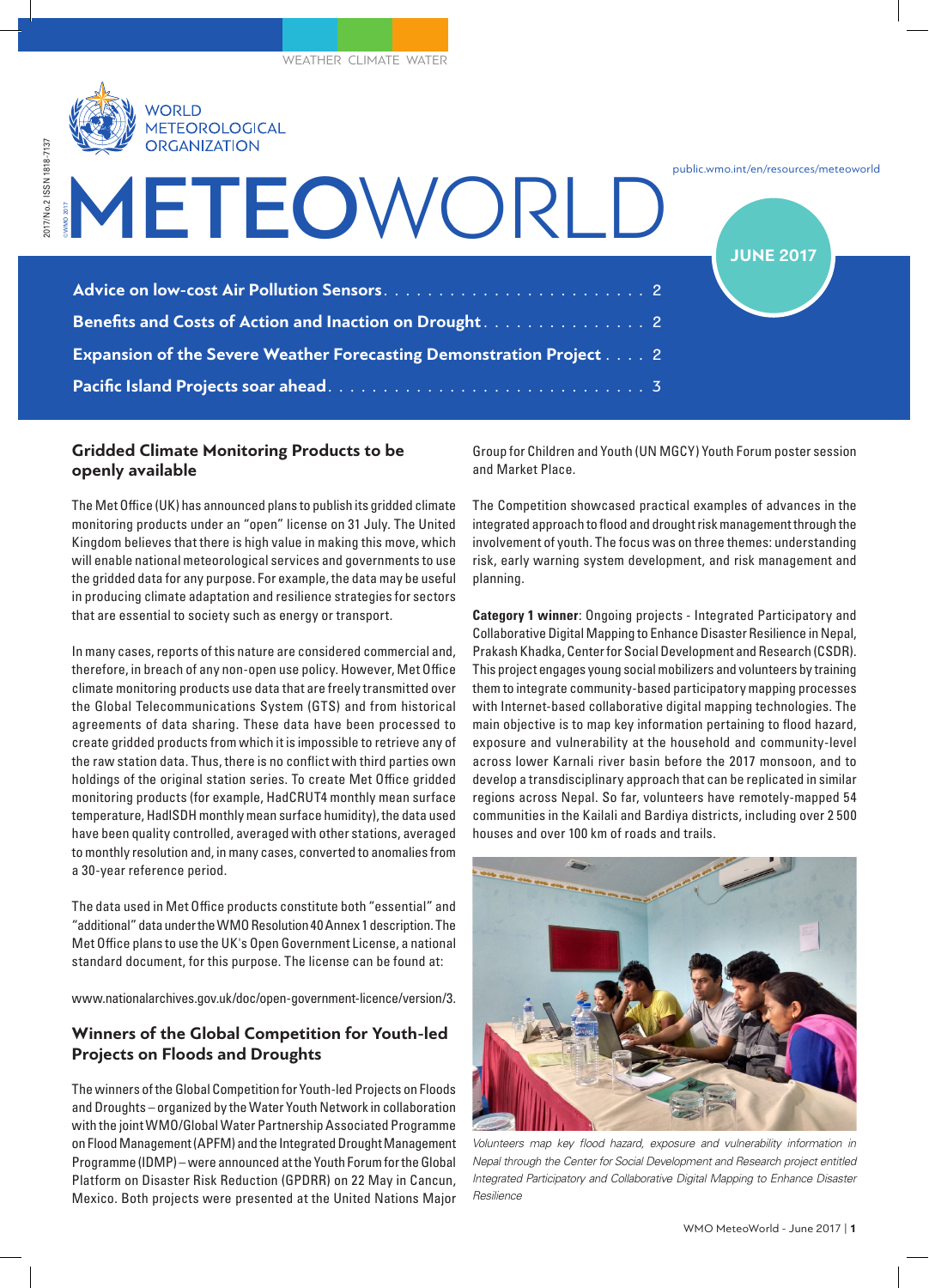**Category 2 winner**: New project proposals - "Preparing our Home" by Lily Yumagulova, Casey Gabrial, Sandy Bernice and students from the "Preparing our Home" programme at the Xetólacw Community School and International Sustainability Education Foundation (ISEF). This community-based disaster resilience programme was designed and implemented by Canada's First Nations communities. It developed multiple grade school curricula and created intergenerational, multistakeholder opportunities to understand risk and context-specific youth-led, and community implemented, risk management and planning activities. Training activities focus on understanding risk and developing flood and drought resilience strategies as well as emergency management plans and preparedness planning.

The Water Youth Network, APFM and IDMP will work closely with the winners, supporting them technically in order to maximize the social impact in their communities.

### **Advice on low-cost Air Pollution Sensors**

Low-cost air pollution sensors are an exciting opportunity for atmospheric chemistry research and are a potentially disruptive technology for air pollution monitoring. In mid-June, the Scientific Advisory Group on Reactive Gases of the Global Atmosphere Watch (GAW) Programme issued an advisory note aimed at users considering adopting sensor approaches for air pollution measurements. It identifies some of the basic technologies, key operational factors and possible deployment scenarios.

The benefits of using sensors are clear: they may allow many new observations to be made economically with high spatial densities and provide a means to track human exposure to air pollution when carried on a person. However, there is a growing body of literature that shows that sensors can be prone to cross-interferences from other atmospheric pollutants, are very sensitive to environmental variables, such as temperature and humidity, and have untested medium and long-term stability. They are also difficult to calibrate using existing reference materials. It is, therefore, essential that users of low cost sensors validate that performance meets the technical requirements of specific applications.

The applications where air pollution sensors could be used are many, ranging from the support of air quality regulations through to purely indicative measurements of pollution in general terms. It is important that the analytical requirements of each application are matched against the proven capabilities of any given sensor device. Since the variety of sensors on the commercial market is wide, there is no straightforward answer to the question "what can sensors be used for"? This must be established by the user on a case-by-case basis.

The GAW advisory note, which can be accessed at the main page of the programme www.wmo.int/gaw, offers a generalized set of recommendations on sensors use for different applications.

# **Benefits and Costs of Action and Inaction on Drought**

Significant progress has been made over the past decade to improve our understanding of droughts and their impacts. However, several questions remain, including the real costs to a country's economy, and whether the price of preparing for droughts is worth the cost. A new study released by the WMO/Global Water Partnership (GWP) Integrated Drought Management Programme seeks to answer these questions.

The working paper – part of efforts to support the development of more proactive drought policies and better predictive mechanisms – reviews an extensive range of literature on the benefits of action and costs of inaction of drought mitigation and preparedness.

Following its release, the World Bank, the National Oceanic and Atmospheric Administration (NOAA) and the Integrated Drought Management Programme organized a joint workshop on the topic in Washington DC on 26-27 April. Participants explored the benefits of action and the costs of inaction of drought preparedness, which includes the evolution of resilience across time scales, namely how lessons on proactive drought management have been learned (and which actions were taken) over time and in different sectors. The study is available in English at www.droughtmanagement.info/literature/IDMP\_BACI\_WP.PDF

# **ECMWF backs WMO Capacity Building**

The European Centre for Medium-Range Weather Forecasts (ECMWF), a long-standing partner of WMO in capacity building, is now applying its numerical weather prediction expertise to help assess operational capabilities in WMO Member States and Territories. In March, Anna Ghelli, ECMWF's international liaison officer, joined WMO on a visit to Saudi Arabia's national meteorological service as part of a numerical weather prediction expert team.

The Saudi Arabia General Authority of Meteorology and Environmental Protection has embarked on a major modernization project that includes the development of numerical weather prediction capacity. It has also asked for advice in the areas of observations, climate services, public weather services, atmospheric research and environmental protection. The visit came one year after the General Authority signed up to receive ECMWF data under a non-commercial license specifically designed for WMO Members. Saudi Arabia has been connected to the ECMWF managed Regional Meteorological Data Communication Network (RMDCN) since 2005.

The WMO Executive Council meeting in May (EC-65) recognized ECMWF as a World Meteorological Centre along with Beijing, Exeter, Melbourne, Montreal, Moscow, Tokyo, and Washington DC. In June, ECMWF confirmed its support, amongst others, for the Severe Weather Forecasting Demonstration Projects (SWFDPs) in the operational phase, and that it would provide reliable access to ECMWF ocean data for Member State users. It also agreed to the WMO Secretary-General's request to make graphical products, and associated training, available to support the WMO contribution to the UN system and other international organisations.

ECMWF's current 10-year strategy includes an explicit commitment to support training and capacity building of WMO Members. This partnership ranges from providing essential data, to supporting fellowships and projects, in order to improve severe weather forecasting in developing countries.

# **Expansion of the Severe Weather Forecasting Demonstration Project**

The WMO Severe Weather Forecasting Demonstration Project (SWFDP) is now being extended to the Eastern Caribbean islands. SWFDP launched in 2006 in five Southern African countries, and now serves more than 50 countries globally, providing them with reliable forecasts of hazardous weather in support of disaster risk reduction. Its ongoing sub-projects cover Southern and Eastern Africa, the Southwest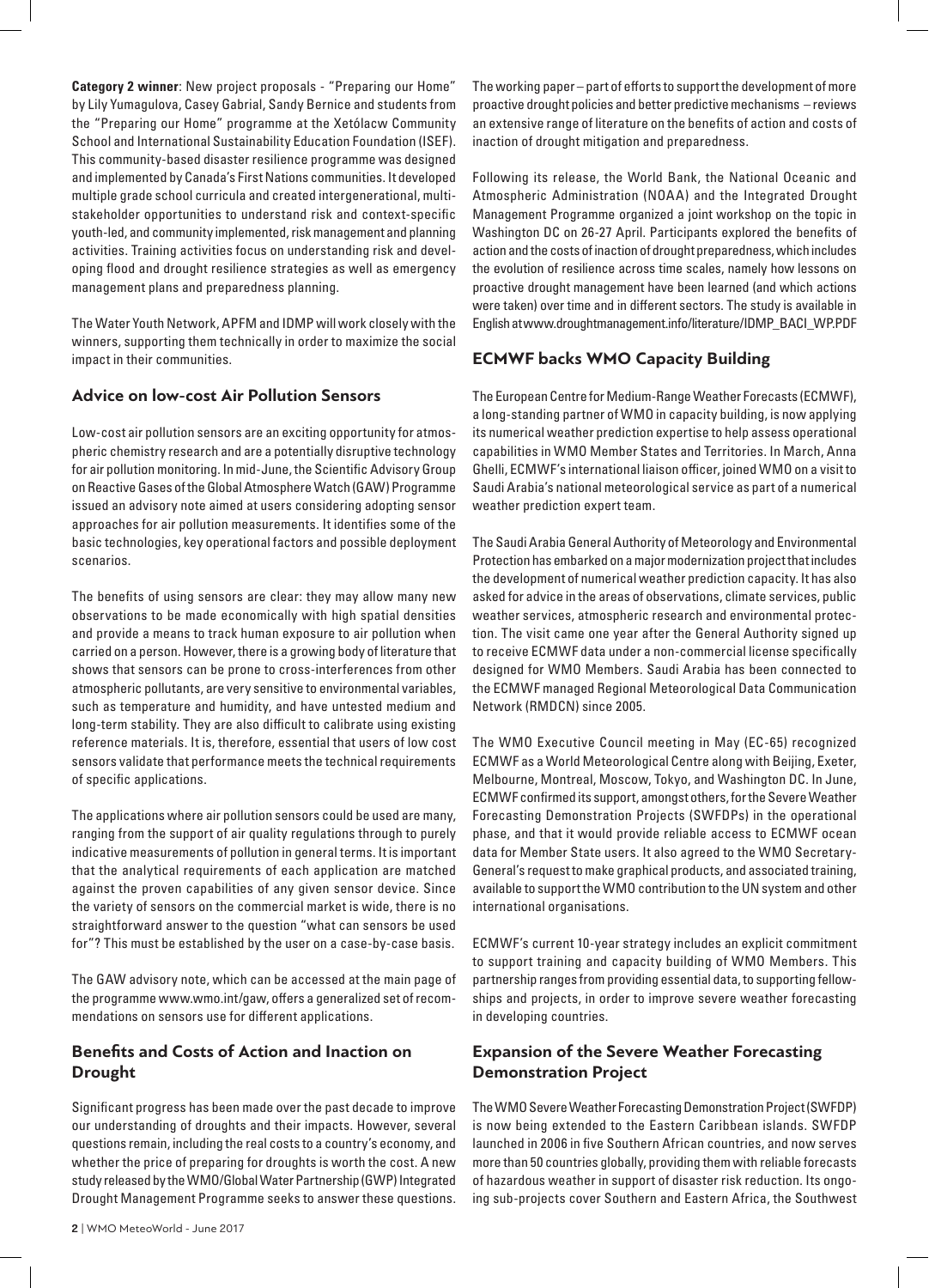Pacific, the Bay of Bengal, Southeast and Central Asia and the Eastern Caribbean, and will also include West Africa later this year.

SWFDP uses a "Cascading Forecasting Process" – global to regional to national:

- Global Centres provide Numerical Weather Prediction (NWP) and Ensemble Prediction System (EPS) products, including probabilities for a specific time frame;
- Regional Specialized Meteorological Centres interpret the information received from the Global Centres and prepare daily guidance products (1–5 day) for distribution to National Meteorological Centres;
- National Meteorological Centres issue alerts, advisories, severe weather warnings; liaise with disaster management and other economic sectors, and contribute feedback on the project.

At the end of May, an expert group developed the implementation plan for the Eastern Caribbean sub-project, which will follow the SWFDP's general methodology. Canada, France, ECMWF and the United States of America will act as global NWP centres for the sub-project. The regional office of Météo France in Martinique will serve as a regional forecast support facility and will issue daily severe weather forecast guidance products for use by the National Meteorological Centres of participating island states and territories who, in turn, will issue advisories and severe weather warnings. National Meteorological Centres responsibilities include liaising with disaster management and other economic sectors and providing feedback through quarterly performance reports. The National Hurricane Center (Miami, USA) continues to be responsible for hurricane updates and warnings in the sub-region.

The Caribbean Institute of Meteorology and Hydrology (CIMH) in Barbados will contribute to the sub-project as a regional technical support centre. It will focus on capacity development through specialized training workshops to enhance the interpretation and use of forecast products in order to improve severe weather forecasting skills and strengthen engagement with users.



*The Eastern Caribbean sub-project is being implemented in the Small Island Developing States and Member Island Territories with seed funding from Canada*

The Bay of Bengal and Southwest Pacific sub-projects are ready to enter demonstration and operational phases respectively. The Southwest Pacific sub-project, covering the Cook Islands, Fiji, Kiribati, Niue, Samoa, Solomon Islands, Tonga, Tuvalu and Vanuatu, was launched in 2009. The Bay of Bengal sub-project, launched in January 2012, was expanded in 2016 to cover nine countries in the region including Bangladesh, Bhutan, India, Maldives, Myanmar, Nepal, Pakistan, Sri Lanka and Thailand.

## **Participation in the UNFCCC Subsidiary Body for Scientific and Technological Advice**

WMO, United Nations Framework Convention on Climate Change (UNFCCC), the Global Climate Observing System (GCOS) and the Met Office (UK) took part in a joint side-event on 9 May during the UNFCCC Subsidiary Body For Scientific And Technological Advice (SSBSTA) in Bonn, Germany. The side-event highlighted changes to the WMO Statement on the State of the Global Climate (annual Statement) and in global observing requirements. It also offered an overview of a new WMO mechanism for the recognition of long-term observing stations. WMO outlined plans to enhance the annual Statement by providing, amongst others, updates on open science issues – such as the apparent cooling of the southern ocean, the apparent increase in the Antarctic sea ice and the attribution of extreme events to natural and anthropogenic factors of climate change – and information on impacts.

GCOS focused on the expansion of global observing needs to cover regional and national level needs. The level of national climate change mitigation measures should be based on accurate, long-term observations that detect small changes – compared to annual variations – that will add up significantly over longer time periods. These observations should also contribute to early warning systems and monitoring for a range of Sustainable Development Goals. GCOS has been leading efforts to identify climate indicators that summarize the 55 Essential Climate Variables (ECV) and, in so doing, provide a small set of observed data that demonstrate the scale and scope of changes that are occurring. GCOS and the UNFCCC plan a series of regional workshops to look at national and regional observing needs, which will initially focus on fresh water: precipitation, rivers and lakes.

Long-term meteorological observations are part of the irreplaceable cultural and scientific heritage of mankind that serve the needs of current and future generations for long-term high quality climate records. They are unique sources of past information about atmospheric parameters, thus the new WMO mechanism to recognize such stations. Later in May, WMO recognized a first list of 60 long-term observing stations (see public.wmo.int/en/our.mandate/what-we-do/ observations/long-term-observing-stations).

### **Pacific Island Projects soar ahead**

Many Small Island Developing States and Island Territories are lowlying and highly vulnerable to weather extremes and climate change, including the increased severity of cyclones, storm surges, heavy rains, droughts, sea-level rise and ocean acidification. Investments in disaster risk reduction, including early warning systems and adaptation measures for critical sectors, are essential for building resilient island communities and facilitating sustainable development. Since 2015, the WMO Programme for WMO Small Island Developing States and Member Islands has pursued targeted capacity development actions to strengthen their weather and climate services. Below, we highlight such initiatives in the Pacific Islands Countries and Territories (PICTs).

**Meteorological Strategy** - Following a mid-term review of the Pacific Islands Meteorological Strategy (PIMS) 2012-2021, a final updated draft PIMS 2017-2026 will be presented at the fourth meeting of the Pacific Meteorological Council and the second Pacific Ministers Meeting on